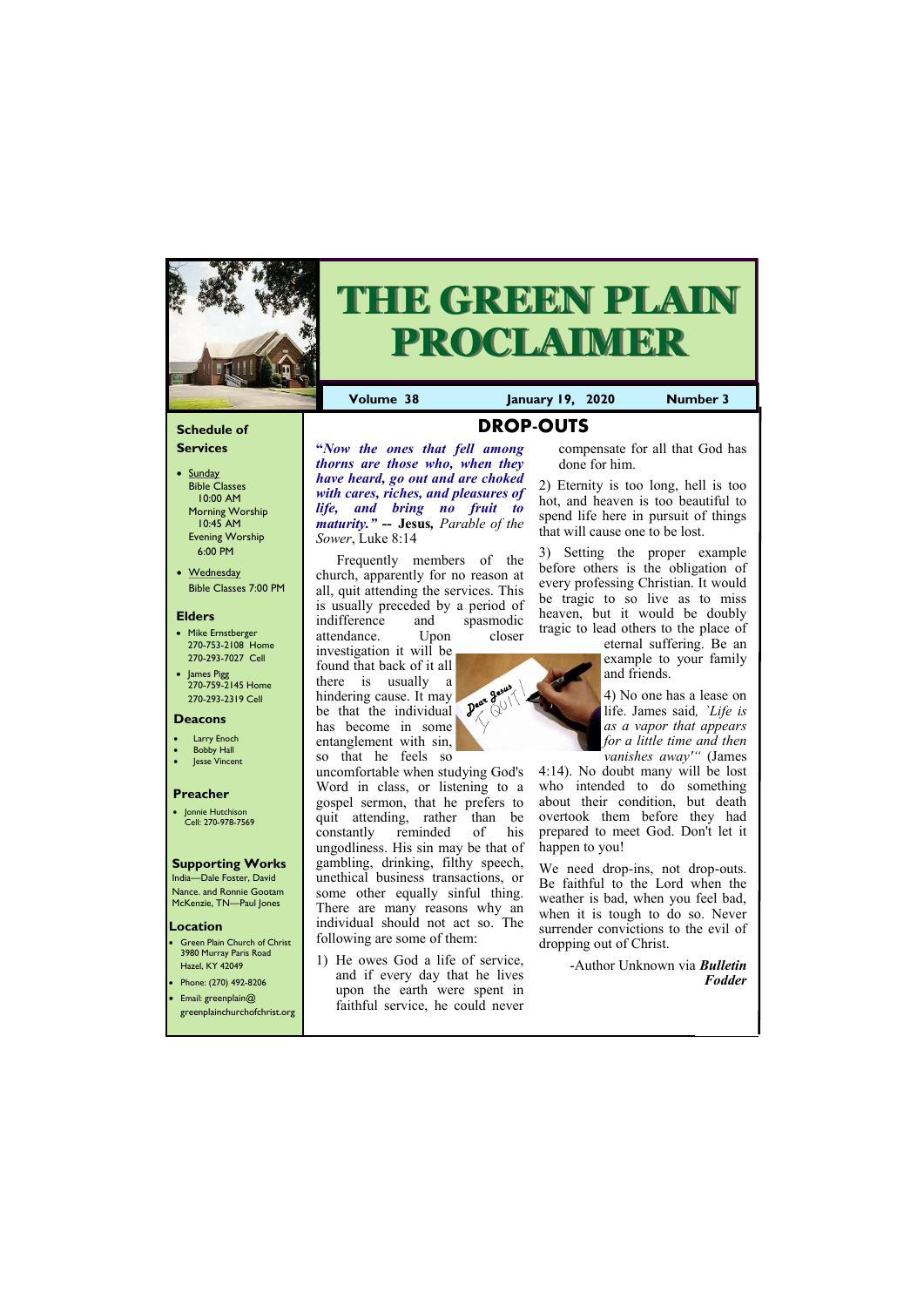## NEWS AND NOTES

- *REMEMBER IN PRAYER: Green Plain members*: . Remember Faye Travis, Peggy Jarvis, Rex and Margarette Enoch, Mary Crutchfield, Joanne Barnes, Maxine Pool, Hayes and Marjorie Grady, Jim Fielder, and Larry Enoch.
- **Family and Friends:** Doug Wallace (Hospice Care), Teresa Tacker, Betty Pond, Bryan White, Meredith Enoch, Kenneth Mizell, Walter Byars, Will Winchester, Jim Hutson, Janice Canter, Maryanne Pedigrew, Dale Foster, Andrea Phillips, Donald and Dorothy Cook, Larry Wyatt and Shirley Woodlief and family.
- **Pantry items January: 5—Children's Toothpaste; 12 —Canned Chili; 19—Apple Sauce; 26— Canned Potatoes; All food items should be canned. Thanks to all for participating in this effort.**
- Remember our **snacks for the hospital program** and place your items in the baskets in the lobby.
- **PASS IT ON!** When you have finished reading this bulletin, why not pass it on to a loved one, friend or neighbor. Use this as a tool to spread the gospel. Or, pick up extra copies to hand or mail to others.
- **See our Facebook page** for announcements, updates and articles. Access to past editions of this bulletin are available on our website at http://greenplainchurchofchrist.org.
- **Mission Work:** Please continue to pray for the preachers this congregation is supporting in India and for Dale Foster, Ronnie Gootan, David Nance, Mike Kiser, Arnold Gerson and Paul Jones in their respective works.
- Watch **"A Bible Answer"** each Sunday morning at 8:00 am on WQWQ TV in Paducah, KY. This program is also available on their website at abibleanswertv.org and on GBN and YouTube**.**
- **January 2020 Anniversaries:** 27th Carolyn & Walter Byars; Birthdays: 14th-Shane Smith; 18th-Karen Workman; 26th-Marjorie Grady; Please let us know if we have left anyone out and we will include them next week.
- **If you are able to receive the MyTV channel (WDKA Channel 49 in Paduka and on WK&T and other providers), tune in to the "Good News" program with Jim Dearman each Sunday morning at 7:30 am.**
- *If you enjoy good book, chapter and verse preaching tune in to the GOSPEL BRAO-CASTING NETWORK 24/7 online at gbntv.org. Lots of very fine study material is available on this website.*



**Page 2**

*BIBLE RESEARCH QUESTION*

**This Week: In the Old Testament, what was the "birthright?"**

**Last Week**: *How often did the first century church assemble to partake of the Lord's Supper?*

**Answer**: The example of the church in Troas indicates the first century church met each first day of the week to "break bread" - (a reference to the Lord's Supper Acts 20:7). That there was a regular time is indicated in the phrase "continued stedfastly" (Acts 2:42) and, "as often as you ea tt this bread and drink this cup" (1 Cor.11:26; 16:1-2).

**LESSONS TODAY Sunday AM** *"Be A Light"*

> **Sunday PM** *Paul Jones*

*"Preach the Word" 2 Timothy 4:2*

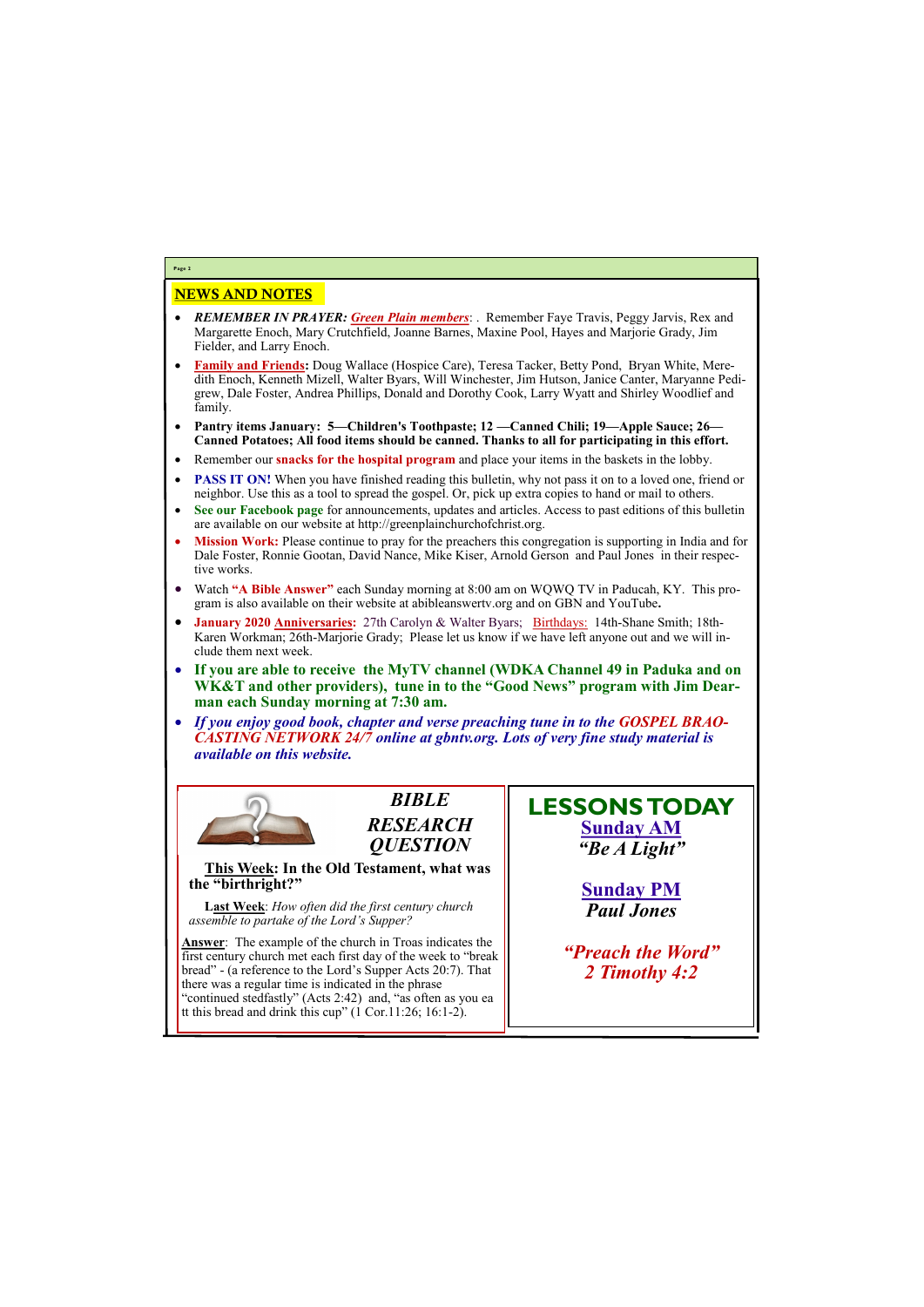**Page 3**

# **"WHAT CAN WASH AWAY MY SINS?"** *By Jonnie Hutchison*

It is not uncommon to hear congregations of the Lord's church sing the song that asks the question: **"What Can Wash Away My sins?"** The song answers with the words, **"Nothing but the blood of Jesus!"**  According to the teaching of the Word of God, the author of this song is exactly right. The only cleansing agent for sin is **the blood of Jesus.** *"...Unto Him that loved us and washed us from our sins in His own blood"* (Revelation 1:5b).

Most religious people who claim to be following Jesus will agree with the conclusion of the song. The disagreement comes regarding **when** the blood of Jesus washes away ones sins. Is it at the point of hearing the good news of salvation? Is it at the point when one comes to believe that Jesus Christ is the Son of God? Is it at the point of repentance? Is it at when one confesses faith in Christ? Does one contact the blood of Jesus when one prays the so-called "sinner's prayer"? These are common beliefs as to when the blood of Jesus washes away sin. But, which, if any, are true?

Since the literal blood of Jesus was shed over two thousand years ago, it should be obvious that one is not washed from ones sins by literally contacting the physical blood of Jesus. The references in the Bible to the washing away of sin by the blood of Jesus refers to a spiritual application of His blood. Dear reader, we are not left in the dark as to when the blood of Jesus is applied for it is clearly revealed in scripture.

The blood **is not applied** at the point of accepting Jesus as the Son of God. The inspired James made the argument against "faith only" salvation by declaring that "even :the demons also believe and tremble"

it directed James to write, *"you see then how that a man is justified by works and not by faith only*" (James 2:24). The "works" under consideration are works of obedience as illustrated in the case of Abraham (James 2:21 -23). Abraham's faith was made "perfect" or complete only after he had obeyed God.

Is the blood of Jesus applied in prayer? The "sinner's prayer" in its present form is not found in the pages of the New Testament. The blood of Jesus is not applied by asking Jesus to come into your heart or by praying "I accept Jesus as my personal Savior." In every case of conversion found in the book of Acts, not one person was ever told to "pray" in order to contact the cleansing blood of Jesus.

but "...faith without works is dead" (James 2:18-24). In that same context the Holy Spiris the point of contact for the cleansing of *(Continued on page 4)*

It is certainly true that faith in Jesus, repentance of sin and confessing ones faith are all prerequisites to contacting the blood of Jesus (Mark 16:16; Acts 238; 8:37). However, the point of contact with the blood of Jesus is in being immersed in water into the death of Jesus. Jesus shed His blood in His death (John 19:34). The Bible tells us that when one is baptized into Christ he is baptized into the death of Jesus, buried with the Lord and then raised to walk in newness of life (Romans 6:3-5).the "newness of life" comes after, not before water baptism. Before baptism one is dead in sin but after baptism one is made alive in Christ. Peter compared salvation by water of those in the ark in Noah's day saying, *"The like figure whereunto even baptism doth also now save us (not the putting away of the filth of the flesh, but the answer of a good conscience toward God,) by the resurrection of Jesus Christ*" (1 Peter 3:21). Immersion in water is not for the cleansing of the physical man but